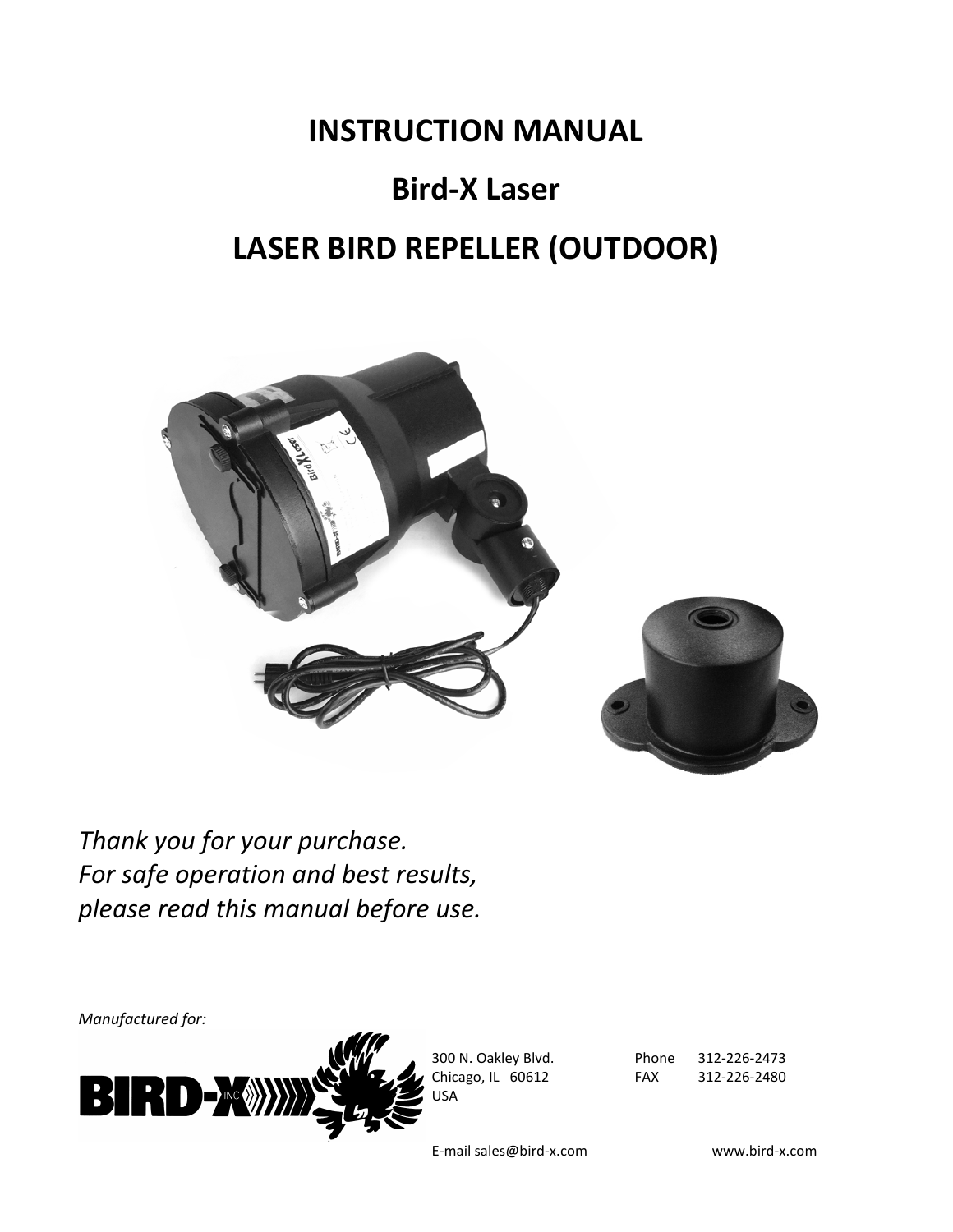# **I. INTRODUCTION**

**Bird-X, Inc.**, the world's leading bird control specialists and suppliers of unique, effective and ecologically safe bird repelling products, is proud to announce "The Next Generation" in bird control. We have successfully utilized the latest in Space Age Technology and electronics to develop the **Bird-X Laser Bird Repeller**. For safe operation, read this manual before powering or installing the fixture, follow the safety precautions listed below, and observe all warnings printed in this manual and on the fixture.

**Bird-X, Inc.** has been recognized worldwide as the bird control experts since 1964.

**Bird-X, Inc.** is the only company anywhere that sells a complete line of bird repelling products including a variety of ultrasonic and sonic machines, visual repelling devices, non-toxic chemical roosting inhibitors, iridescent diffraction foil, netting and spike strips. New products are continuously being developed.

**Bird-X, Inc.** specialists have become experts through extensive experience and research. As a result, sales consultants are able to analyze problems and make recommendations based on each customer's specific situation and needs. In addition, **Bird-X, Inc.** maintains and avails to customers a library of application case histories and other reference materials.

## **II. WHY CONTROL BIRDS?**

- A. **Bird droppings are unsightly** and cause dangerous, slippery working conditions.
- B. **Bird droppings are corrosive** to many materials including steel and concrete, especially when combined with the effects of salt (from oceans or roads) and/or harsh weather. This corrosion can and does weaken structural integrity.
- C. **Bird droppings are unhealthy** even potentially fatal. At least sixty transmissible diseases have been associated with birds and their excrement.
- D. **Bird droppings cost money**. Time and materials for "cleaning up" represent costs unrecoverable by revenues.
- E. **Birds are destructive**. They deface floors, walls and equipment. They halt operations and make repairs necessary by entangling themselves in machinery or downing power lines. They spoil inventory by eating spillage, contaminating pallets of food, drugs or chemicals, or by bombarding aircraft and other durable goods with uric acidic excrement. They nibble at, or even tear out insulation.
- F. **USDA, OSHA, local health boards** and other governmental organizations can cite companies for bird mess problems. If the problems are not corrected, companies can be fined or shut down.

## **III.BIRD MANAGEMENT PROGRAM**

No two bird infestation problems are exactly the same. Treat yours as you would any well engineered project, and begin with research. Success depends on timing, organization and diversity. Collect information related to the bird problem:

- A. **Survey the birds and their habits.** Gather specific data as to the type and population of birds, flight and time patterns, entries and exits, and nesting, feeding and roosting habits.
- B. **Inspect your property.** Discover what the birds find attractive about your area, and if the same conditions prevail in neighboring properties.
- C. **Remove all inducements.** Before installing the **Bird-X Laser,** make sure to clean the area of all evidence of birds: nests, fledglings, droppings, dead birds, and the residual scent. (Adult birds are likely to return to their young in order to protect them or to assist them in leaving the area.) Remove food spillage, garbage, nesting material and other items that may be appealing to birds.
- D. **Maintain a clean and changing environment.** For maximum effectiveness, periodically clean the area of nests and droppings, relocate or reposition the **Bird-X Laser**, vary the output, or turn off the unit for a short time.
- E. **Install early.** It is always best to install the **Bird-X Laser** before 'bird season' begins, as it is easier to keep the birds away than to rout them out once they have already established a living pattern.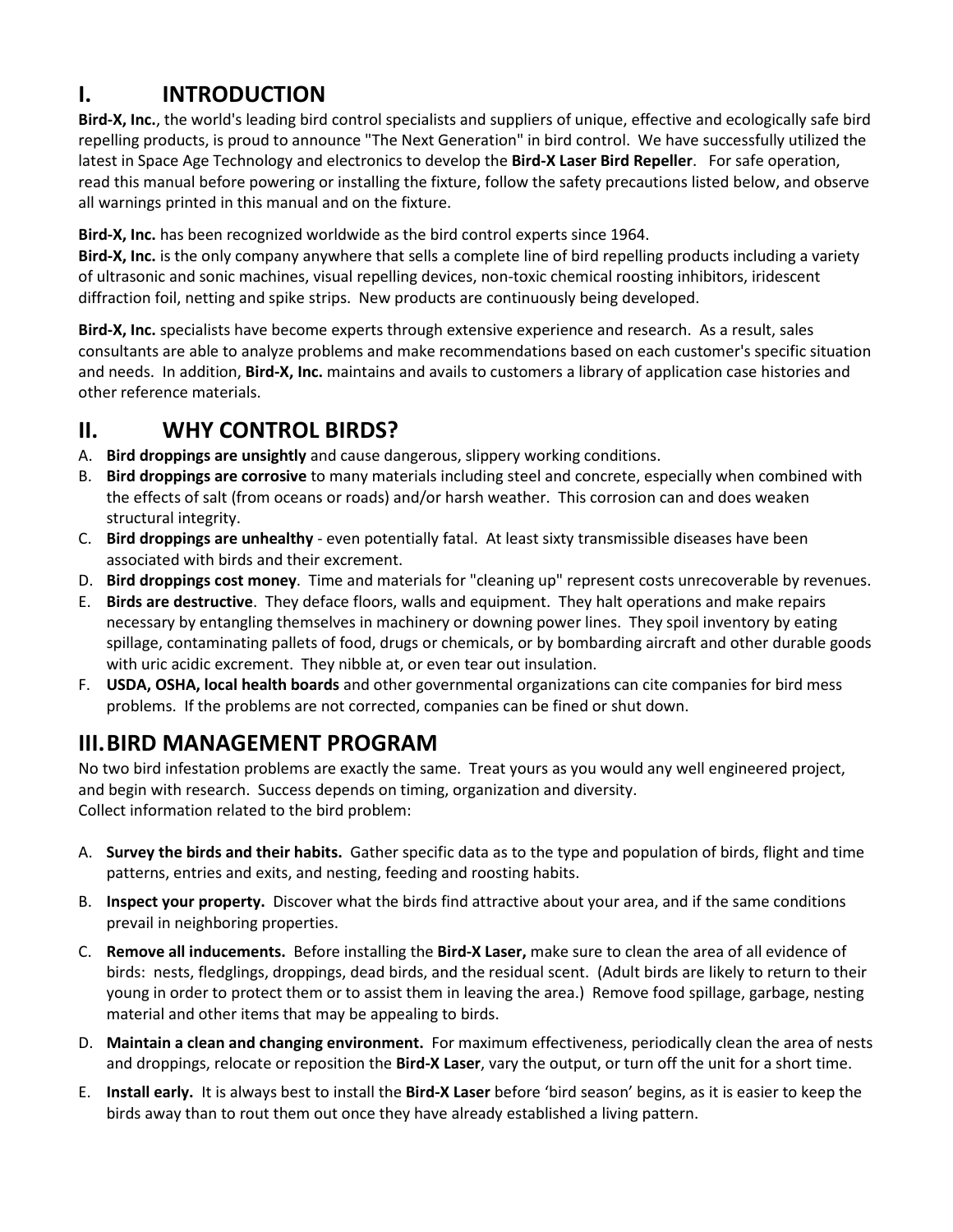- F. **Use products synergistically.** Two or more different kinds of devices (the **Bird-X Laser** plus a sound repeller and/or a physical barrier like spikes needle strips or sticky repellent gel) will produce a synergistic effect – i.e., in combination, the products will yield much greater effectiveness than the **Bird-X Laser** alone. Contact **Bird-X, Inc. at (312) 226-2473 (BAN BIRD)** for information on "companion" products.
- G. **Consider alternate locations.** Make educated guesses as to where the birds will go when they are repelled from their current infestation area. It may be very easy for birds to relocate to the other side of a warehouse, or to an adjacent loading dock. Units should be purchased to cover these alternate areas as well.
- H. **Note the legal and public relations environment.** Find out about related environmental laws in your area.

## **IV. BIRD-X LASER BIRD REPELLER**

#### *BRIEF DESCRIPTION OF UNIT AND HOW IT WORKS*

LASER is an acronym for Light Amplification by Stimulated Emission of Radiation. Energy is amplified to extremely high intensity by an atomic process called stimulated emission. The term "radiation" is often misinterpreted because the term is also used to describe radioactive materials or ionizing radiation. The use of the word in this context, however, refers to an energy transfer using visible or invisible light.

Lasers are a well-established method of deterring birds, most notably the use of handheld lasers on airfields to prevent devastating loss of time, equipment and lives from bird strikes. The **Bird-X Laser** development expands this proven technology and fills the need identified by our many years of customer input and experience with bird problems at municipal, industrial and commercial buildings: a unit that works constantly, eliminating the laborintensity of hand held lasers, and exponentially increasing the potential uses.

**Bird-X Laser Bird Repeller** uses Class 3R "fat beam" laser diodes featuring strong 50 - 100 milliwatt (mW) beams in two colors: green and red, combined in a multicolor pattern. These colors are shown to be the most effective against pest birds. The beams create multiple patterns occurring in random order. Diode laser technology was developed quite early in the history of lasers, becoming widely available in the early 1980s. Diode laser is ideal for bird repelling because of many of its advantages – small size, lower power consumption and low cost. For safe operation, read this manual before powering or installing the fixture, follow the safety precautions listed below, and observe all warnings printed in this manual and on the unit.

#### *SETUP AND INSTALLATION*

**Bird-X Laser** can be operated with 110v, 220v or 240 v power supply. It comes with a four-foot power cord, 2 keys, remote control, ground spike and an instruction manual. Unpack carefully and be sure that no damage has occurred during shipping. If anything is missing or appears to be damaged please contact us.

Power Connection: This unit has been designed to function on a main power supply of either 120V, 220V or 240 v and has been supplied with either a 120V, 220V or 240 v power plug (depending on your order), for use with your local voltage.



Plug attachment: Firmly attach the plug (supplied separately) to the unit's power cord by screwing it onto the screw-threaded attachment at the end of the cord – see diagram. When attaching the plug for the first time, make sure the 2 pin plug is the right way round. Match 'flat' and 'keyway' for proper contact. Check before tightening, as the fit only works in one direction. \*\* Use only the plug and power adapter supplied with the unit.

Check the label and verify the power plug for the correct voltage. Ensure you are using a grounded circuit. Ensure your source voltage matches the required voltage for your **Bird-X Laser** before plugging it in; incorrect voltage selection will detrimentally affect the unit's operation. When connected to the mains power supply power LED will be on and the laser will begin to warm up and then function. For remote control use including timer, see below.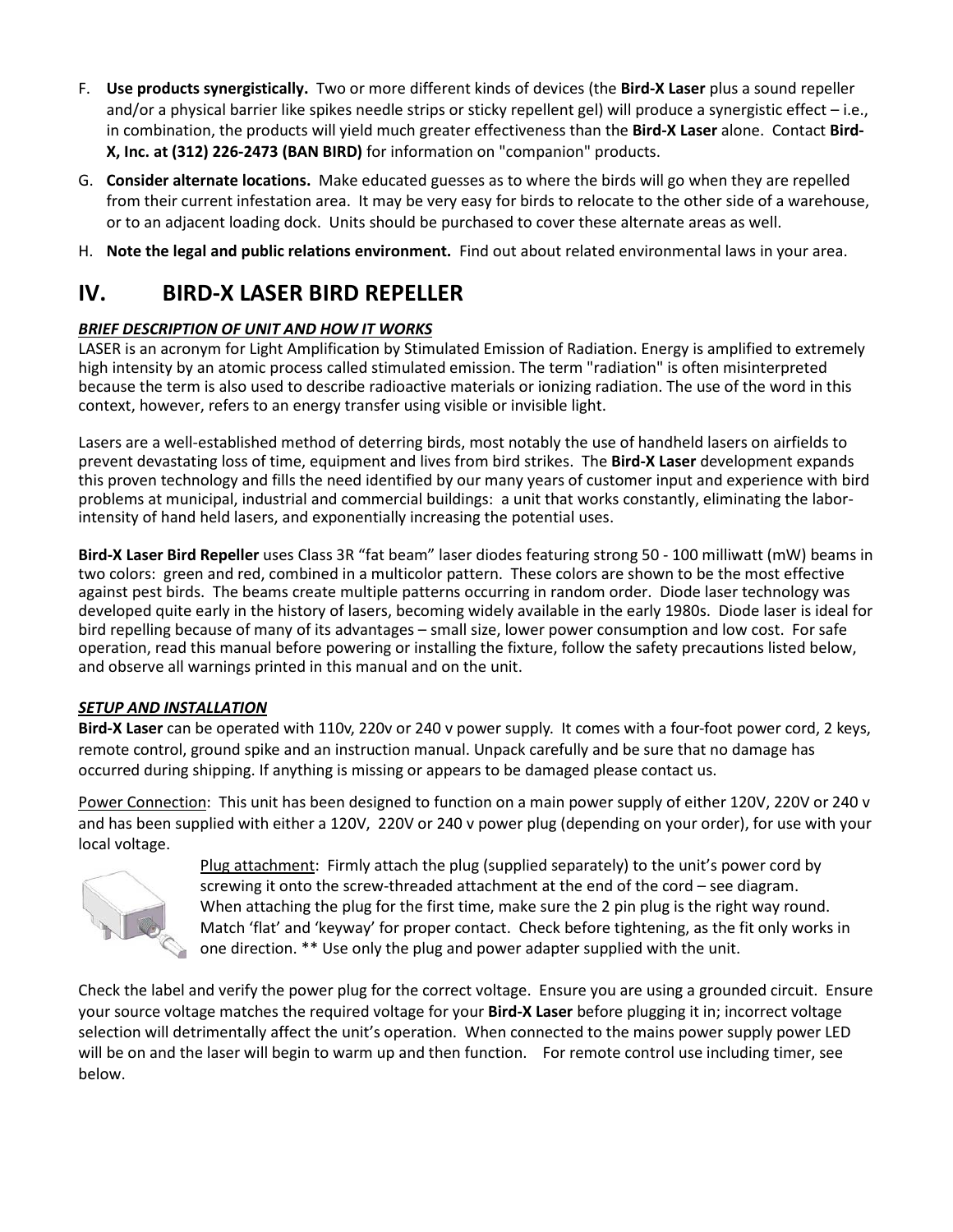Installation/Mounting: Screw mounting bracket (pictured, right) onto the screw thread of the laser unit, threading the power cord through the center hole. Secure mounting bracket to desired surface with screws appropriate for the surface (metal, wood, concrete etc.).

Adjust the angle as needed. Do not stare into the beam or look into it with any optical instrument. Turn it away from human sightlines.

The unit must be properly earthed. Outdoor electrical outlets should be fully waterproof.

Use in a well-ventilated area. Do not block any ventilation slots. If desired, block unwanted beams (the beams that would normally point *down*, for example), by adjusting the thumbscrews on the metal "door" covers on the front aperture.

#### Laser Automatic Cycling

The Bird-X Laser has been pre-programmed to prevent acclimation of the pests to an unchanging stimulus. This consists of a cycle of ON / OFF operation with intervals varying between 5 and 15 minutes OFF time for every 5 minutes ON. This cycle will be maintained as long as the Bird-X Laser is in operation.

#### **First Time Use:**

To turn on the Bird-X Laser:

1. The remote control may be used to turn the unit off and on, and also to operate for specified durations (2,4,6 or 8 hours). One remote will control multiple units (within its coverage range – if units are mounted at a distance from one another, the remote must be activated close enough to each unit for the signal to reach it.)

Remote Control & On-Unit Control including Timer Operation:

The unit operation can be controlled in a number of ways:

- Direct
- Remote Control. The unit may be switched on and off using the remote control provided. This Radio Frequency remote has a range of approximately 65 feet. Pull out the antenna to boost signal in case of greater distance or obstructions.
- Timed operation (using the remote control).

2. Insert the battery into the Remote control. Remove the battery if the Remote will not be used for a long time; this will conserve battery life.





To use the timer, press the remote's TIMER ON button. Unit will flash twice to show it has received the signal. Pressing the TIMER ON button defaults to 2 hours of operation. To select a different duration, press the desired hour button following Timer START. To cancel timer operation, press the TIMER OFF button. Unit will flash twice to show it has accepted the signal.

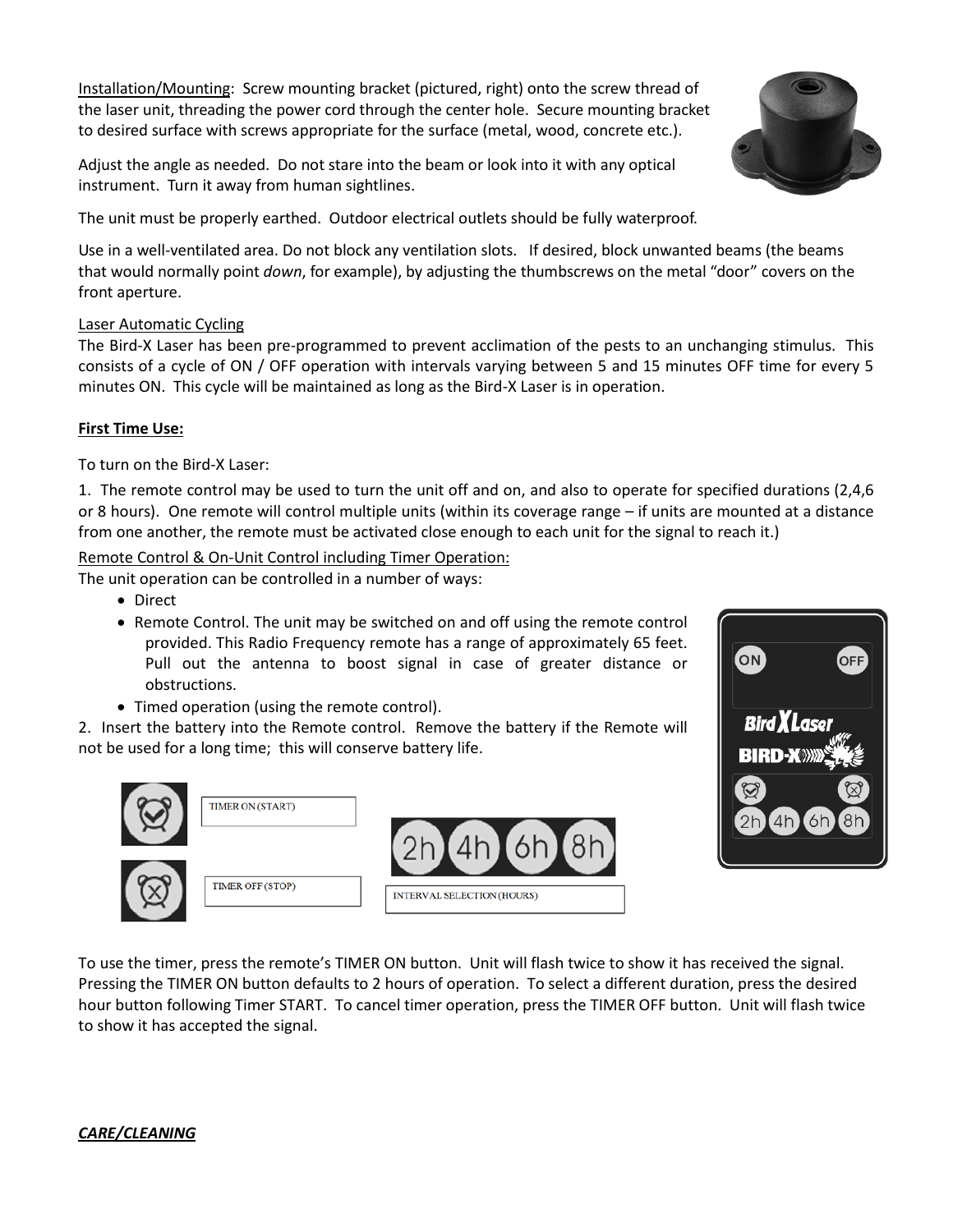#### **To prolong the life of the unit, allow 30 minutes cooling after 6 - 8 hours of operation.**

Cleaning frequency depends on the environment. During cleaning (except for mirrors), or when the unit is not in use, close the aperture completely by using the thumbscrews to prevent dust.

Unplug the unit. Use a soft cloth to clean the outside casing and the lens. To clean mirrors (inside the front aperture) use a cotton swab and rubbing alcohol. Twirl slowly and press gently to avoid damage.

Be sure all parts are dry before plugging the unit back in.

#### *SPECIFICATIONS*

**Laser Power:** Red: 650nm100mW; Green: 532nm50mW **Unit Power:** 1mW RED+1mW GREEN **Laser Color**: Red + green **Net Weight:** 1.5kg **Power:** AC100-240V,50-60Hz **Electric Current:** 100mA **Classification:** CLASS 3R **Size (mm):** L(18.5)\*W(14.8)\*H(7.0) CM **Fuse:** 2A **Housing:** Cast aluminum **Beam Divergence:** 60° **Operating Temperature:** -20℃-40℃ **Safe Temperature for Use:** 0℃-35℃ **Waterproof Level:** IP65 **Origin:** Made in China



# **V. COVERAGE/VISUAL DISTRIBUTION PATTERN**

Total spatial coverage is dependent on environmental surroundings: more visible in the dark than in the light, more visible in a relatively open area than one with many bushes or trees that would block beams, etc. This laser beam has a maximum range of 1000 feet/300 meters in the dark. Maximum coverage is approximately 10,000 square feet. Keep in mind that this is unidirectional coverage, with beams emanating from the aperture in the shape of a slice of pie. Angle of spread = 30 degrees maximum either side from center (60 degrees total). Depending on placement, a *second* unit will offer increased synergistic coverage; therefore multiple units are strongly recommended, especially in stubborn or long-term infestations.

## **VI. APPLICATIONS**

The **Bird-X Laser** is designed to act as an important aid in chasing birds from their infestations in privately-owned or restricted-access outdoor areas such as golf courses, corporate grounds, institutions, military installations, etc. Other locations include: hangars, silos, barns, stadiums, arenas, boat houses and bell towers.

## **VII. TROUBLESHOOTING**

Every bird infestation presents a unique challenge. No two problems are identical, as numerous variables affect each one. Besides the obvious differences (such as type of bird, size of infestation, type of structure and physical location), there are many additional environmental factors that make it impossible to state rigid rules for the optimum utilization of the **Bird-X Laser**. There is no magic or "correct" use or placement to maximize the effectiveness of the unit; experimentation is often required to find the ultimate solution.

The use of variables creates changing environments to repel roosting birds – in fact, change is one of the best tools in the repelling of birds, as birds are creatures of habit and they do not grow accustomed to a dynamic environment. Change location of the laser unit, change direction the aperture faces, turn off unit, etc., on a *monthly* basis to prevent any acclimation, or change more often as necessary.

If fixture does not project beams: Check main power supply.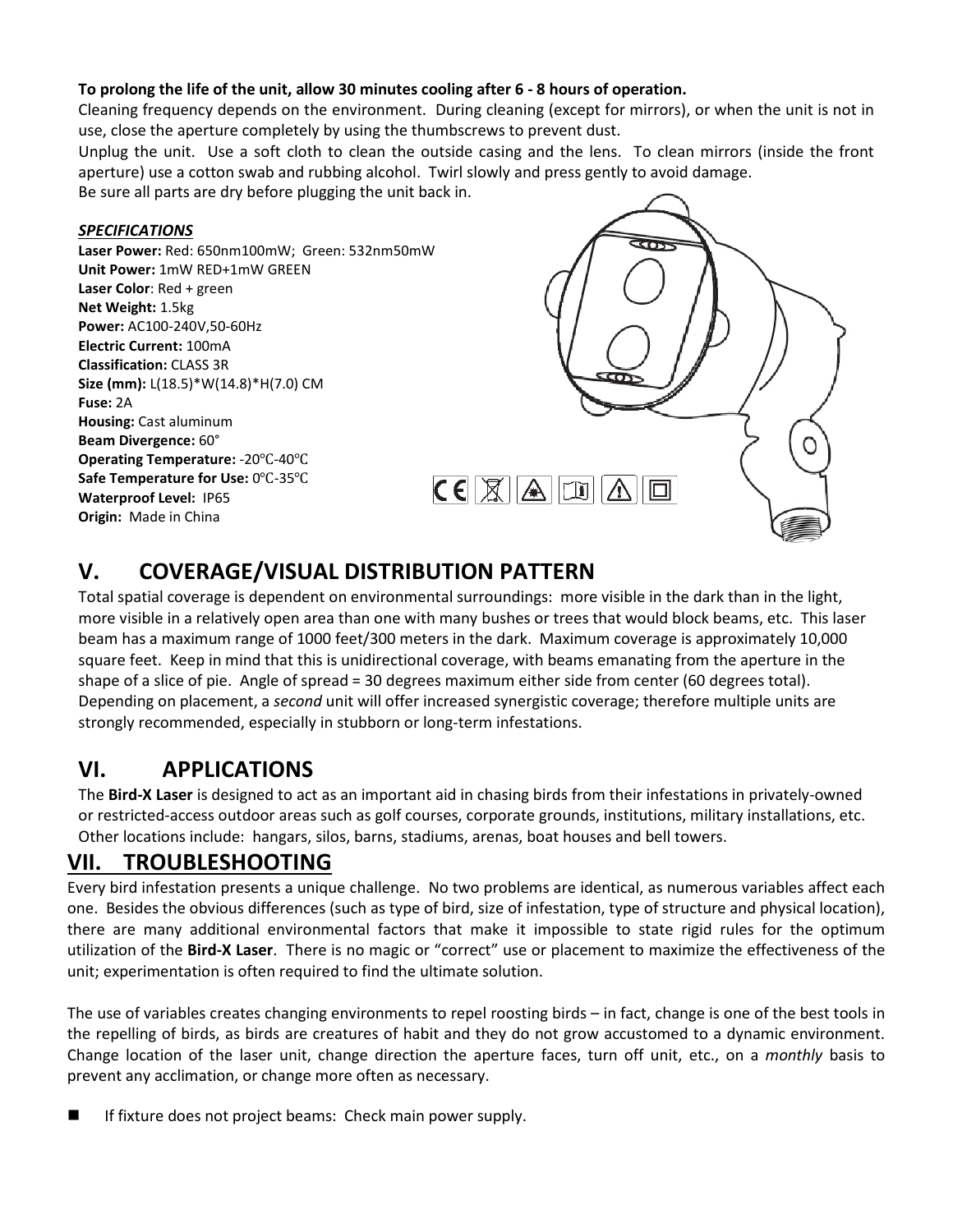- **If beam seems weak/fuzzy:** 
	- 1. This could be due to a long time of operation without a break, or a high operating temperature, neither of which is recommended. If this is occurring in a normal temperature environment with periodic breaks, try turning off the unit to cool for 30 minutes before turning it on again. After 5 minutes (longer in cold weather) the beam should no longer be weak/fuzzy.
	- 2. This could be due to a dirty mirror. Check mirrors and clean (according to "cleaning" section).
- $\blacksquare$  If problems cannot be solved please contact your dealer for service

In particularly stubborn and/or long-term infestations, it may be necessary to consider a combination approach to further decrease the desirability of the facility to birds. Please see the SYNERGY AND OTHER PRODUCTS section below.

Housekeeping is very important! As mentioned in the Bird Management Program, the problem area should be cleaned of all evidence of birds. Nest, fledglings, droppings, dead birds, and the residual scent should all be removed. Check the area for unusual incentives. Remove food spillage, garbage, nesting materials and other items that may be appealing to birds.

## **VIII. PRECAUTIONS**

**This laser is Class I. The power of each laser point is no more than 1 milliwatt, which is not harmful to the human body or eye.**

- **Read and observe all safety labeling on this device.**
- Never look directly into laser beams, or into the specular reflection(s) of any beam. Wear safety goggles to **protect your eyes when necessary.**
- DO NOT point towards other people.
- DO NOT direct laser beam up into the sky AT ANY TIME. Significant disruption to safe airplane operation may **result, punishable by federal law.**
- **Wear antistatic wrist strap while servicing to prevent electrostatic damage.**
- **While this unit is weather-resistant under normal conditions, avoid exposure to extremes such as hurricanes. Do not leave where it may become flooded or immersed. Do not allow to be covered in snow.**
- Do not place unit in or near water. Do not mount while standing in or surrounded by water.
- Do not spill liquids into or onto unit. If this happens, disconnect the power immediately.
- **Power directly off of a switched circuit; never with a dimmer or rheostat (even a 0 to 100% switch).**
- Disconnect unit from main power before inspecting, installing, making any type of connection, or replacing **any components.**
- **Locate this unit with adequate ventilation, at least 15 cm from a wall, and mount in a safe, stable manner.**
- To prevent fire or shock hazard, do not expose this unit to a high temperature or high humidity area. Unplug **unit when not in use.**
- Keep away from combustible materials.
- **Lasers are regulated by the FDA. Accession numbers are on file. You may also visit the FDA web site for more information.**
- **For outdoor use, install at ground level or a few inches above the ground.**
- **Do not project beams onto specular (reflective) material – for example, mirrors.**
- Do not project beams at room entrances.
- Do not use near humans or pets.